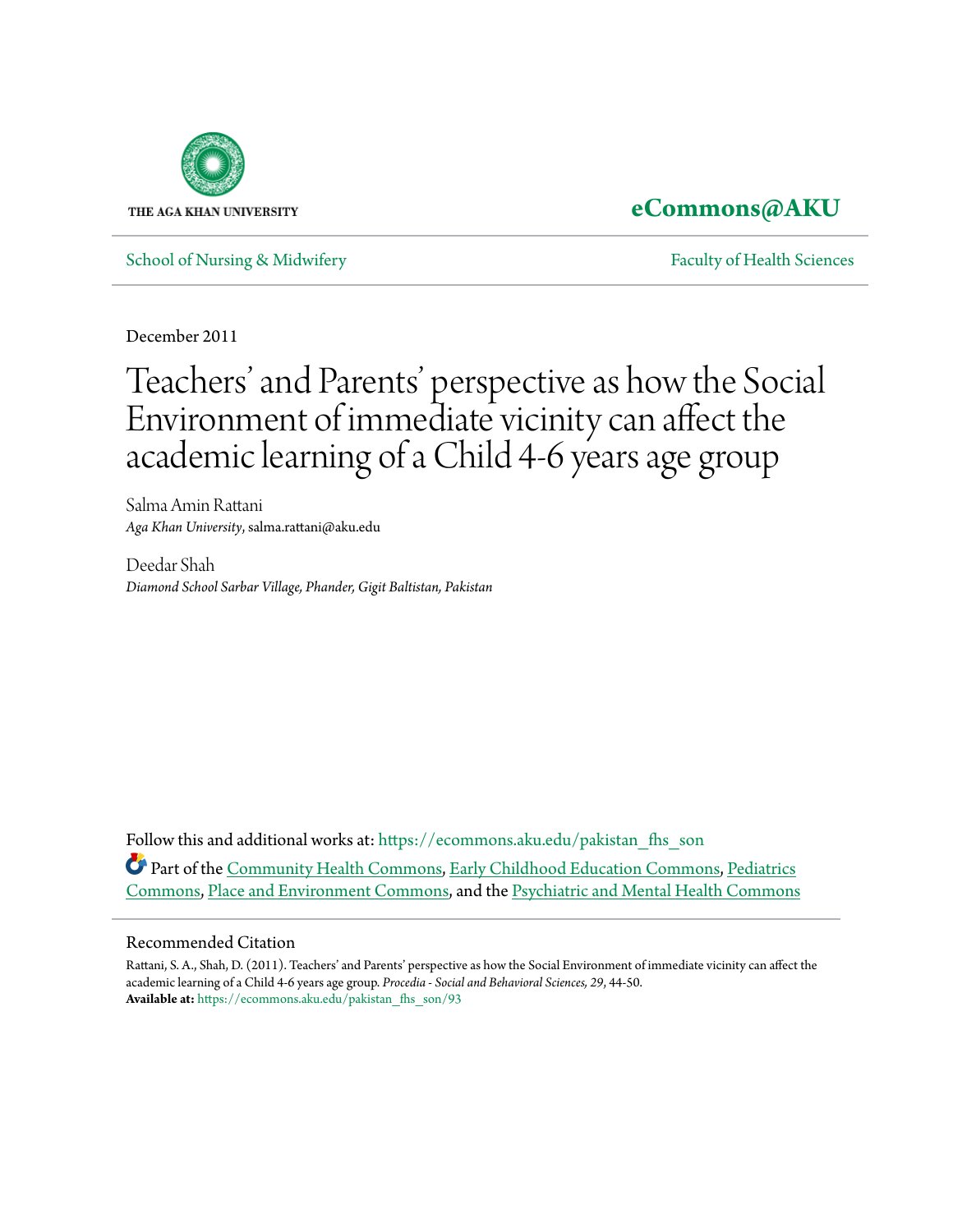





Procedia - Social and Behavioral Sciences 29 (2011) 44 – 50

International Conference on Education and Educational Psychology (ICEEPSY 2011)

# Teachers' and Parents' Perspective as How The Social Environment of Immediate Vicinity Can Affect The Academic Learning of a Child 4-6 years Age Group

Salma Amin Rattani<sup>a</sup>\*, Deedar Shah<sup>b</sup>

*a Assistant Professor & Director, General Nursing Diploma Programme, Aga Khan University, Stadium Road, P.O. Box 3500, Karachi-74800, Pakistan b Head Teacher, Diamond School Sarbar Village, Phander, Gigit Baltistan, Pakistan* 

#### **Abstract**

In the process of human development environment plays a pivotal role. At the age of 4 -6 years, children's immediate vicinity expands from home to school and in his social environment parents and teachers play a vital role. Therefore, in this study which was conducted in Phander district Ghizer, Northern areas; of Pakistan, employing descriptive research design five parents and five school teachers were enrolled. Participants shared their definition and understanding about social environment and immediate vicinity and its effects on academic learning. This research is part of Advanced Diploma in Human Development: Early Child Development Programme, Aga Khan University. Thus clearance was obtained from the University's Ethics Review Committee. After approval of schools' administration teachers were contacted and individual consent was obtained from all the study participants (n=10). Due to specific geographical area and population, its results cannot be generalized but it may provide some guidelines for future studies of similar nature.

Selection and/or peer-review under responsibility of Dr Zafer Bekirogullari. © 2011 Published by Elsevier Ltd. Open access under [CC BY-NC-ND license.](http://creativecommons.org/licenses/by-nc-nd/3.0/)

*Key words:*Human development, Early child deveopment, Social environment, Academic learning

# **1. Introduction:**

Environment is a broad concept and there are number of elements that compose the environment; physical, social, economical and educational are few of these facets but they are not mutually exclusive from each other. Thus, in the process of human development impact of environment starts from the time of conception and remains important till the end of life. Specific to social environment, it expands as the individual grows thus the effects are accordingly.

Corresponding author: Salma Amin Rattani. Tel.: +92 21 3486 5401 Email: salma.rattani@aku.edu

<sup>1877-0428 © 2011</sup> Published by Elsevier Ltd. Open access under [CC BY-NC-ND license.](http://creativecommons.org/licenses/by-nc-nd/3.0/)Selection and/or peer-review under responsibility of Dr Zafer Bekirogullari. doi: 10.1016/j.sbspro.2011.11.204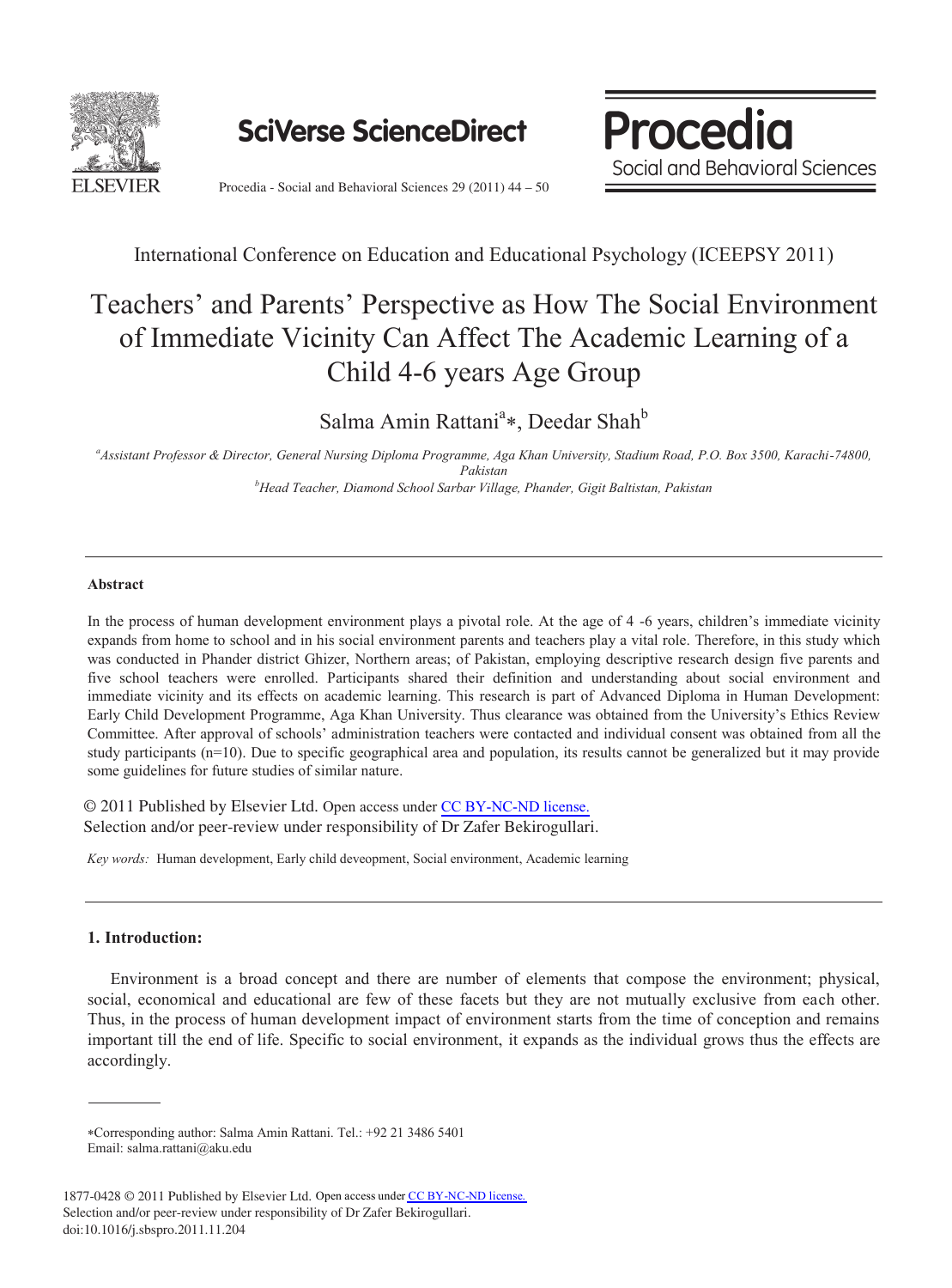In the age of 4 -6 years a child may not be able to differentiate between good and bad consequently he may accepts whatever he come in contact with. Hence if he is surrounded by healthy environment including opportunity for play, study, participate in constructive activities and interact with people who are supportive for his development, then the child will be able to develop problem solving, decision making, critical thinking and other soft skills required for healthy life. On the other hand in the absence of such opportunities, developmental process can be affected. The present study is one of the attempts to investigate parents' and teachers' description about affects of social environment of immediate vicinity on  $4 - 6$  years old children's academic learning.

#### **Significance of the study:**

Education plays a pivotal role in human development therefore, formal setups are established and children are provided formal learning experiences. In line with same principle, in Phander, there are number of schools working under Aga Khan Education Service, Pakistan (AKES, P) and Social Action Programme (SAP) yet 50% of the population is unlettered. Such situation requires to be investigated. Thus a small scale research was conducted to investigate as how the environment of immediate vicinity can affect on academic learning of children between 4 – 6 years of age. This research was guided by second author's personal experiences, from birth to date, as residence of Phandar and as school teacher/head teacher, Aga Khan Education Service, Northern Areas, Pakistan. In personal life experience the e investigator in his early age was enrolled in school with 43 classmates out of them 20 reached to middle class and only 7 completed their education till  $10<sup>th</sup>$  grade (matriculation) this is a huge gap between start to end schooling. Findings of this research, will facilitate the process of situational analysis in existing scenario, additionally, it will provide evidence based guidance for policy modification.

#### **Research Objectives:**

Research objectives were to explore parents' and teachers' perceptions as how the social environment of immediate vicinity can affect at academic learning of a child in 4-6 years age group.

#### **Research question:**

How the social environment of immediate vicinity can affect the academic learning of a child 4-6 years age group?

#### **Research Paradigm and Framework:**

Constructivist paradigm was used as research framework. Constructivism is a philosophy of learning founded on the premise that, by reflecting on our experiences, we construct our own understanding of the world we live in. Based on this framework participants' perceptions and experiences were explored as how the social environment of immediate vicinity can affect the academic learning of a child in 4-6 years age group (Ladd, 2003).

#### **Methodology:**

#### *Study Design:*

A descriptive design was used to conduct this study. The participants described their perceptions as how the social environment of immediate vicinity can affect the academic learning of a child in 4-6 years age group. Participants' perceptions were explored through in-person interviews of the individuals (Burns, and Grove, 2001).

#### *Setting:*

The study setting was conducted in Phandar district Ghizer, Northern areas; Phandar is the place situated near "Shandoor Pass" The border between North West Frontier Province (NWFP) and Northern Areas. It is an island surrounded by the Ghizer River and also there is a big lake called "Nango Chat Phandar Lake". Seasonal domestic and international tourists come to enjoy the lake. Geographically it is an attractive place there are three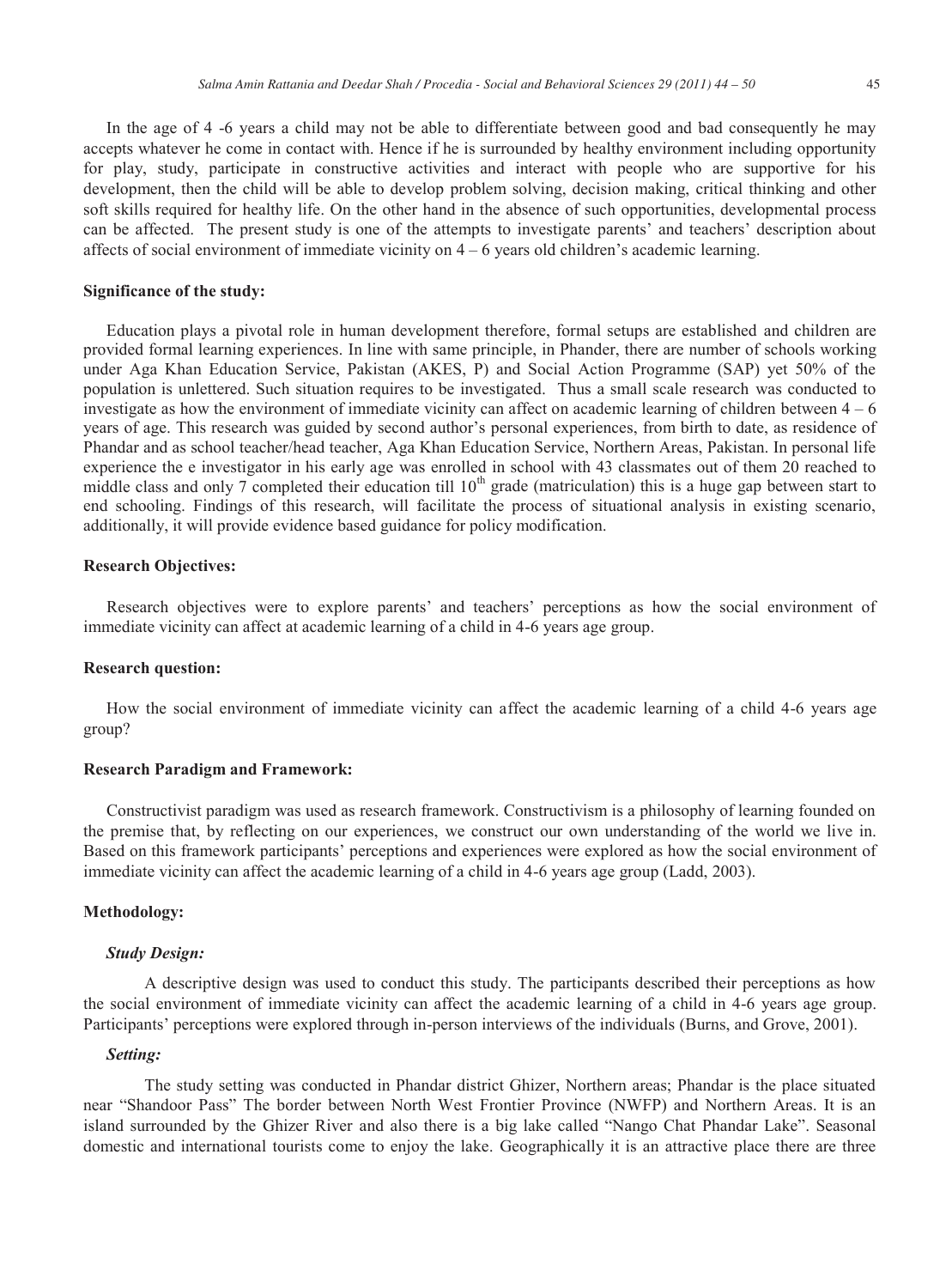main villages, Sarbal, Dalomal and Phandar itself. The area population consists of 400 households coming from different economical standard having the same culture, customs and social environment. In each village there is a school sponsored by Aga Khan Education Services for Pakistan (AKES, P).

#### *Sample Size:*

Ten in-person individual interviews of parents and school teachers conducted. Five parents of 4-6 years old children and five school teachers teaching 4-6 years old children in AKES, P schools located in Pahandar district Ghizer, Northern were invited to participate in the study.

#### *Sampling technique:*

Purposive sampling technique was used which allowed to consciously select 4-6 years old children's parents and school teachers (Burns, and Grove, 2001, p. 376).

#### *Ethical review:*

Permission to conduct the study was obtained from Ethics Review Committee of Aga Khan University as this research was integral part of Advanced Diploma in Human Development: Early Child Development Programme, Aga Khan University. Simultaneously permission was obtained from schools' heads to allow school teachers to be approached for their participation in the study. After approval and clearance of study protocol, teachers of AKS, P teaching 4- 6 years old children were approached and invited to participate in the study. Similarly parents of the same age group children were invited to participate in the study. Based on the individual's consent ten participants; five teachers and five parents were enrolled in the study.

### *Data Collection Procedure:*

 In-depth interviews were conducted by using semi structured interview guide. Prior to actual data collection the interview guide was pilot tested with a similar group and forty – five was the average time to collect data from a participant. Prior to data collection the researcher introduced himself as student Advanced Diploma in Human Development, Aga Khan University and the purpose of the study. Those who agreed to participate in the study were given consent form to be signed. This form was in English and in Urdu, the national language. Teachers signed English forms and parents signed Urdu forms.

 Before asking question the researcher assured that the tape recorder was put on so the participants' responses are recorded. Then using the interview guide the participants were interviewed. Participants were given choice to record their interview in English or Urdu. All the participants preferred their interviews to be recorded in Urdu. Among the parents two of the participants use 'khawar' the local dialect. Tape recorded interviews were transcribed verbatim and all were translated in English. To enhance rigor maximum two interviews were conducted in a day.

#### *Data analysis Procedure:*

 Transcriptions were reviewed to see participants' responses and to extract categories and themes. Similar responses were grouped together similarly different responses were highlighted. Responses from both the groups; parents and teachers were compared and similarities and differences were identified to formulate categories.

#### **Findings:**

Based on participants' view it was revealed that they view home and then valley is the immediate vicinity of children. Whereas, social environment is the society in which different people live and perform different activities. Thus in their view social environment and immediate vicinity is synonym to each other. Surprisingly none of the participant from either group; parents and teachers acknowledged school as part of social environment. In regard to academic learning based on participants' description whatever children learn in the school from his/her teacher in a systematic way called academic learning.

It was identified the word 'how' was perceived by the participants as the word 'factors' thus their responses were accordingly. Hence participants described their views which were categorized and are described succinctly.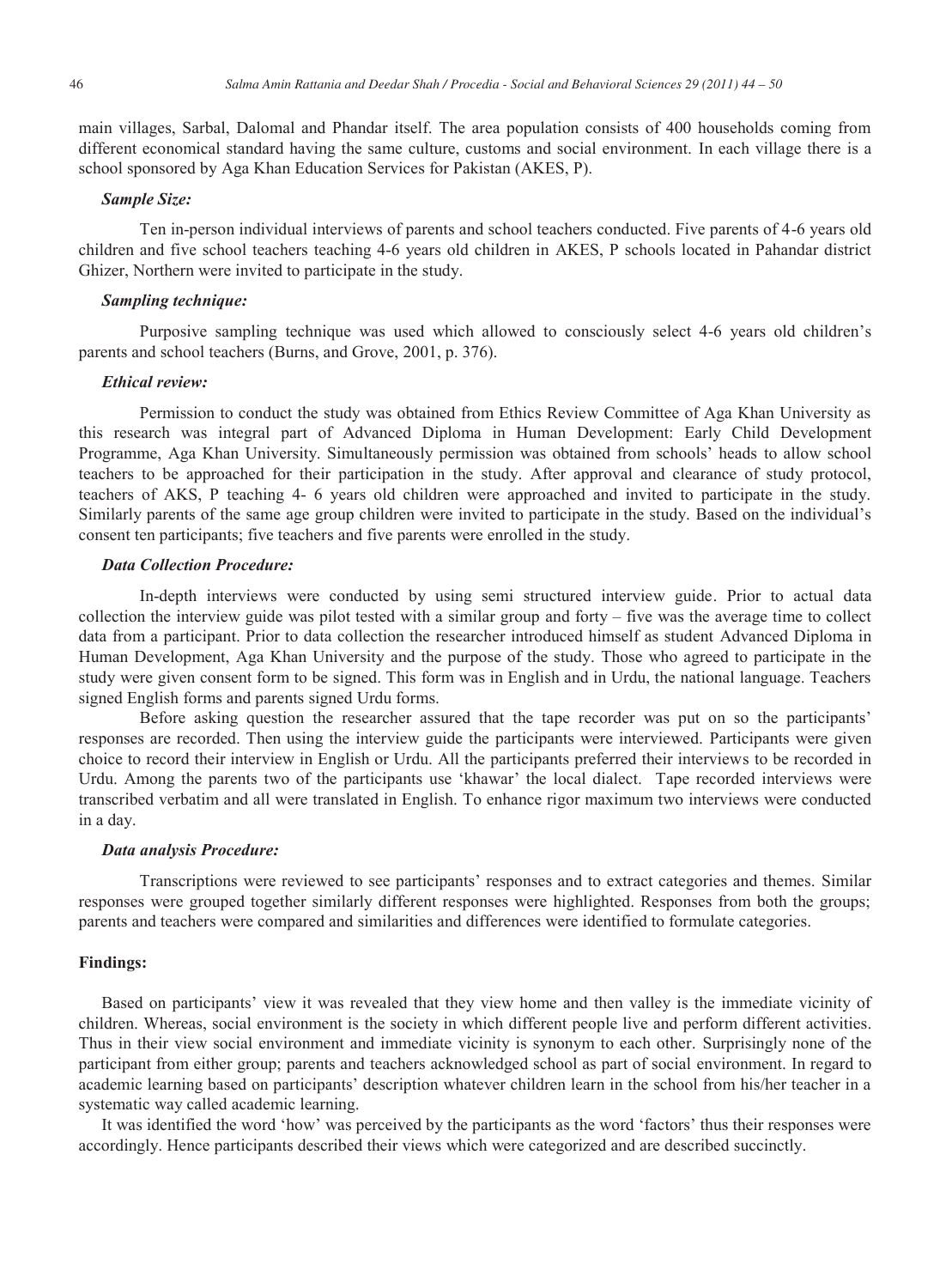#### *Educated parents:*

A 16 years practicing teacher responded that:

*"Parents' education plays a vital role in children's academic learning, and they will show good results".* 

On the contrary another respondent from teachers' group responded that:

*"It is not enough that the parents are educated it also matters who the child is being surrounded by".* 

Another participant responded that

 *"If there are well educated people in a valley this will create a good environment for children"*

## *Resources available:*

Focussing on importance of access to facilities one of the teachers responded that:

*"Television, tuition centres and play-ground are available then the child would get good position (in school). In case of non availability the child would lose (good grades)".*

Similar response was received from another teacher who said:

*"Based on my experiences as teacher for 5 years if good social environment where tuition centre, media, playtime and other such things are provided to the children, their learning also improve".*

#### *Environment in surrounding:*

A teacher with more than six years of teaching experience responded that:

*I have seen that children come from different valleys and different homes. They do have different environment so that environment deeply affects the academic learning. There a children who do not maintain their cleanliness, they are not concentrating on their studies it is because they are not provided with learning environment. Other students who have good environment at home and in their neibourhood they behave well and they take interest in learning".* 

#### Another teacher said:

 *"The teacher said, if the children are provided a good environment at home and in the society, he/she becomes a good citizen in future".*

Among the parents' group one of the participant responded that:

 *"Good social environment leads towards good academic learning; if not then the child may become 'Awar' (follow the behaviours which are not appreciated by the society), bad environment leads towards poor academic result/learning".* 

#### The other parent said:

 *"Whatever the child learns at home he/she wants to display them in school"*

#### *Parental role:*

This parent recorded his interview in 'Khowar' the local language His responded that:

*"Whatever environment exist at home or valley it affects the academic learning of a child. Therefore, parents' role is very important if parents do not take interest in children, then their children do not take interest in studies".* 

# Another parent responded that:

"*A man is known by the company he keeps if a child lives in a good society than he becomes good. Bad society leads towards bad action Parents should not pressurize children to do work (school home work). In this stage the children need good caring, good society, good social environment, because at this age a child accepts everything from his environment so and his academic learning may not be defective.* 

#### *Challenges faced by teachers:*

Teachers as study participants shared the challenges that face while dealing with 4-6 years old children. One of the teachers said: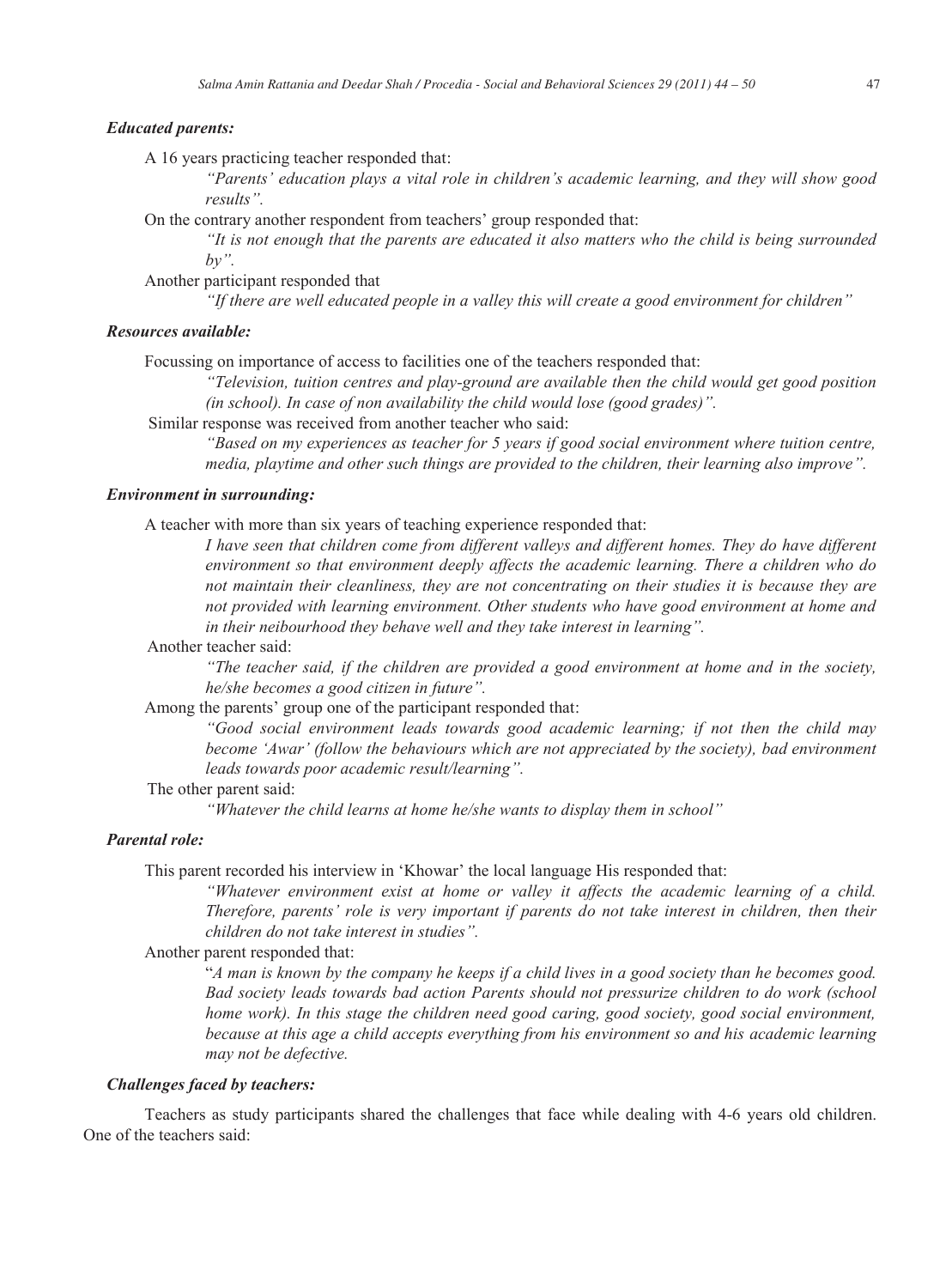*"As I have experienced children learn bad things from their home and they want continue the same behaviours at school as well. So it becomes difficult to manage them because these children cannot adapt to the school environment".* 

#### **Discussion:**

It was interesting to note that almost similar responses were received from the participants of the both the groups; teachers and parents. This could be due to the nature of the study setting as in small villages people are closely relating and interacting with each other thus similar opinions are built.

It was interesting to note that none of the teacher or a parents talked about environment at school and none of them highlighted the role of teacher in child's academic learning. Whereas, a child spends a good time in school where s/he interacts with other class fellows, teachers and others in the school which is environment and teacher's role is equally important for a child's academic learning.

According to ecology theory of development, relationship between different systems influences children's lives. This model is presented below:



**Figure 1- Ecology theory of development** Cited by Ricado Halpern; Amira C. M. Figueiras. (2004). Jornal de Pediatria. Vol 80, No 2, pp 1-11.

Influence presented through diagram "Children immediate social environment represents family (micro system), in which several process, events and relationships occur, secondly the interaction regarding the relationship of this system with the environment, in its broadest meaning (exosystem/macrosystem) through the time (chronosystem). This model is shown in Figure 1, which describes the relationships between several systems that influence children's lives, according to Bronfenbrenner's ecological theory of development. The author proposes a model where development occurs through processes of recipient interaction that are progressively more complex between children and all levels of environmental influence."

 In view of the responses received it was evident that all the respondents were converted that availability of resources; television, media, tuition centres and play grounds are essential for academic learning. Contrary there was one parent who believed that parents' supervision is important too.

In a longitudinal study of 2,857 children recruited from 141 preschool centres, it was reported that "seven social/routine activities (play with friends at home, and elsewhere, visiting relatives/friends, shopping, TV, eating meals with family, regular bedtime) were not significant for under-or-over achievement in literacy and numeracy at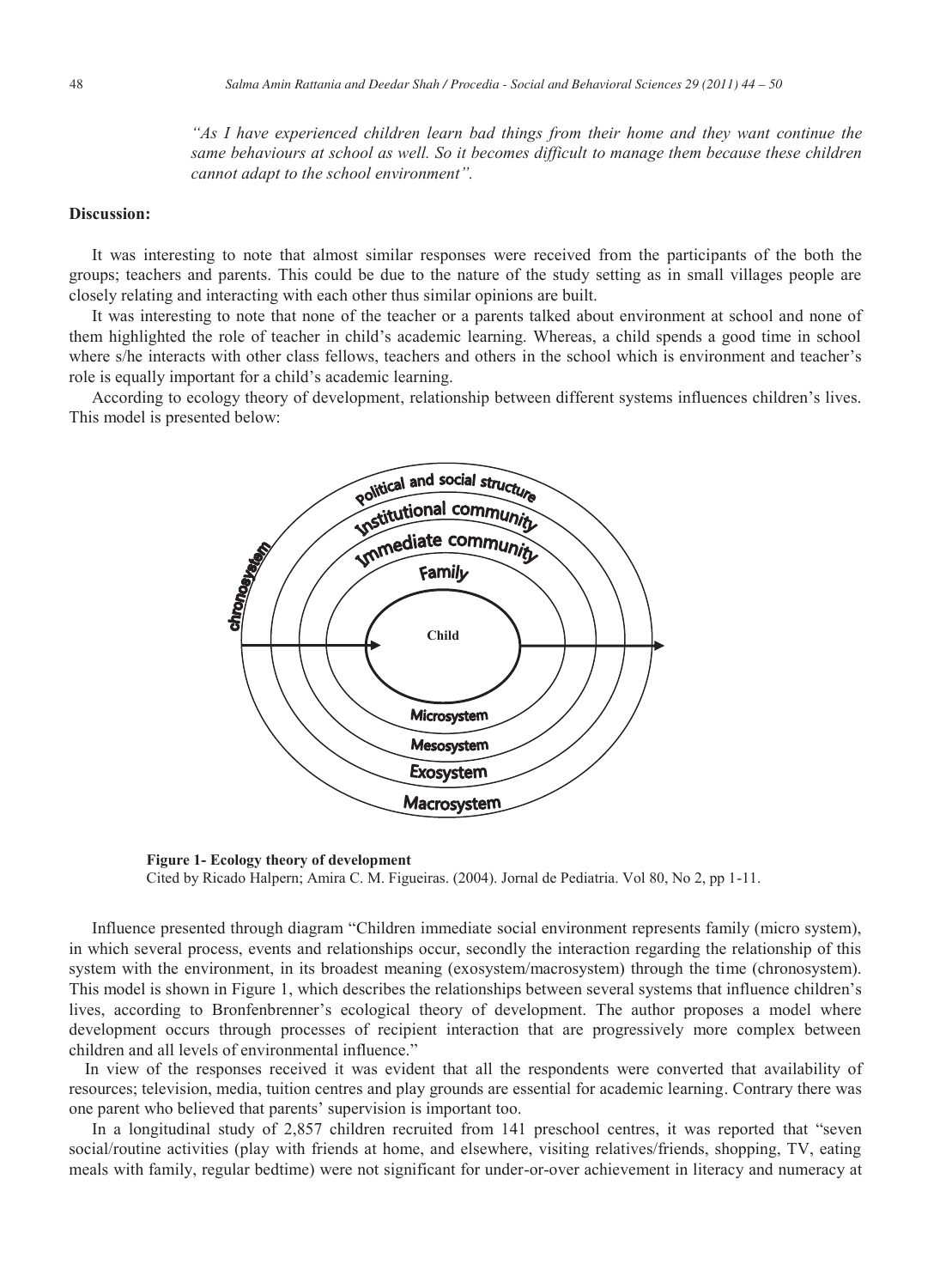age 5. Consequently, the seven activities providing clear learning opportunities (frequency read to, going to the library, playing with numbers, song/poems/rhymes) had significant positive effects on unexpected achievements" ( Mlhuish, Sylva, and Taggar, 2008, pp. 100-101).

According to Mlhuish, et.la (2008) "how parenting may influence educational achievement is not simple matters. Poverty, parental education, culture, ethnicity, parental age, health and other factors are all likely to be important and multiple factors will interact complexly as shown by Messersmith and Schulenberg (2008)" (p. 109).

Coercive parent-child interaction in home may result in child conduct problems. Thus parent training is emphasized. A number of patent training interventions have strong evidence based for improving conduct- problems behaviours in preschool –age children, including helping the noncompliant child" (Mcmahon, 2006, pp3-7).

Ability of a teacher is complex and consists of content knowledge, pedagogical skills, attitudes, and behaviours. Thus a combination of these attributes and skills can portray teacher's effectiveness.

It was also noted that describing the academic learning there was no discussion about children's interaction, negotiation; problem solving or decision making skills. Whereas, children develop these skills while sharing their lunch, play and other activities that they do in school and even at home with siblings and other whom they interact with.

In summary of the responses receive it was observed that the participants from both the groups; parents and teachers had similar opinions about their descriptions of the social environment, immediate vicinity and academic learning hence both the groups. The major emphasis was on availability of the resources in the area they live in; home and immediate vicinity. Almost entire responsibility was geared towards parents' role in academic learning, teachers' role was not been identified by any of the respondents. Similarly academic learning was considered as results children achieve through their performance. Children's soft skills such as interaction, getting along with each other were not discussed by any of the participants.

#### **Limitation of the study:**

This study was in specific geographical area thus the participants were homogenous thus the results could not be generalized.

#### **Benefits of the study:**

Responding to study questions and describing the opinions during data collection process may have provided the participants as parents and teachers to reflect on their personal experiences which facilitated academic learning of a child. On the other hand these participants may reflect on their dealing which may have hindered the academic learning of a child. Thus later on they may either build on the positive role or even may modify behaviours which were not found successful based on their own assessment. Additionally in geographical area which was selected for study concept of participating in research may have also developed which was mainly possible to be accessed because one of the researcher was from the same locality.

#### **Conclusion:**

This study was conducted in Phander district Ghizer, Northern areas; of Pakistan, in which participants from two groups; parents and teachers were enrolled. They described their views about social environment, immediate vicinity and academic learning. Based on the responses received from all the participants categories were extracted. Though this study is in very specific geographical area but is important because based on the responses present programmes related to child development could be strengthened and future programmes could be planned.